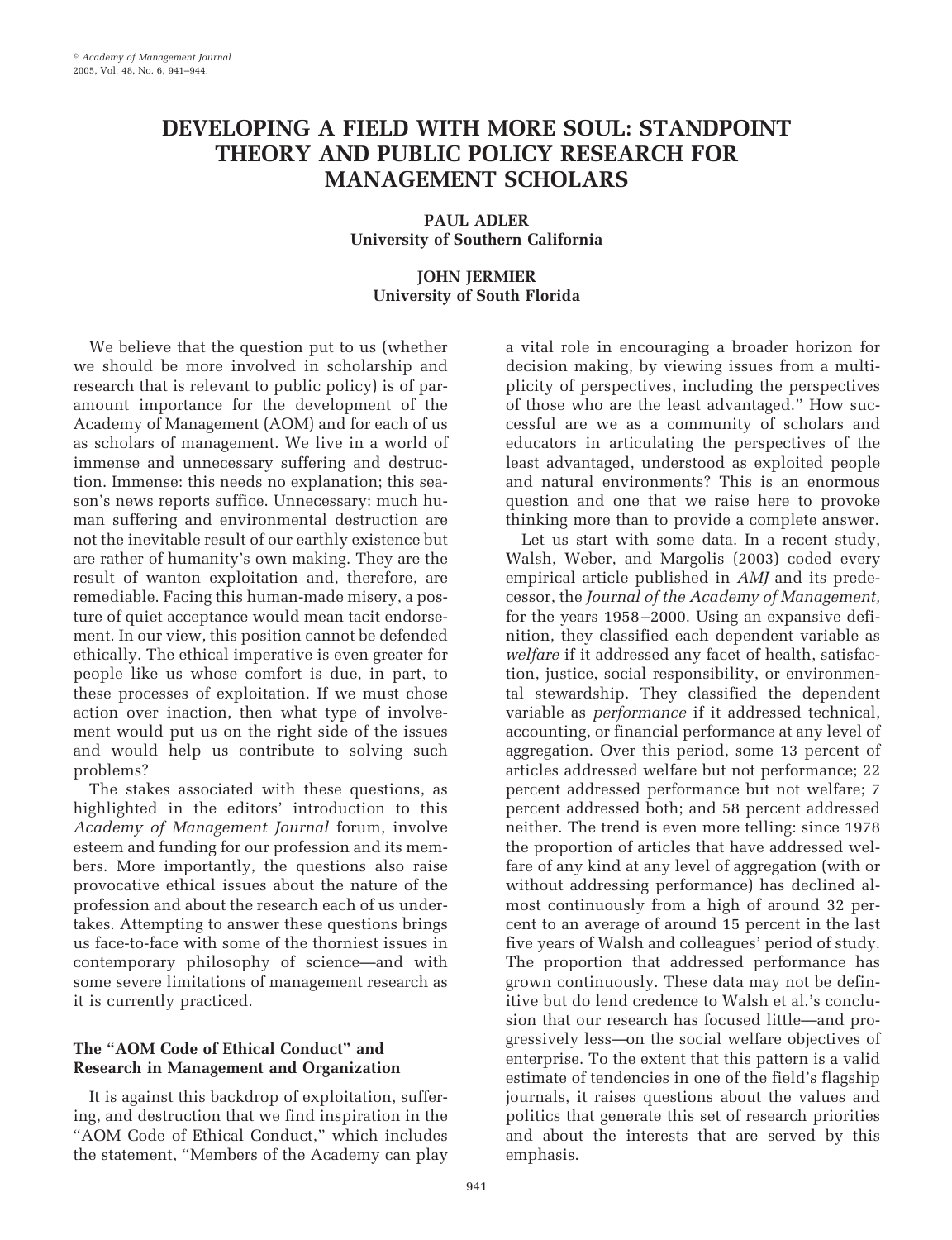In a study of a similar type, but focused on the natural environment, Jermier, Forbes, Benn, and Orsato (2006) found rapid increases in the absolute numbers of scholarly articles published on environment-related topics over the period 1990–2004.<sup>1</sup> However, even for the most recent period, 2000– 2004, articles on environmental topics constituted only a tiny proportion of the total published—about 1 percent. This same tiny ratio also characterized the 15 top-rated management and organizational studies journals for the years 1996–2004. (Ratings of the journals were based on the citation impact quotient in the *Social Science Citation Index* for the year 2004.) This means that for every study on an environment-related topic in the management and organizations literature, there are 99 others that do not significantly address environmental issues. In light of the rapid and continual deterioration of the health of our ecosystems, this pattern again raises questions about the field's research priorities and the interests being served by this emphasis.

If the pattern that is reflected in these two studies accurately gauges tendencies in the management and organizational research literature, it is difficult to see how we are advancing the perspectives of the least advantaged. Without a strong articulation of these perspectives, we are limited in our ability to contribute positively to public policy, which surely depends on fuller knowledge about social and environmental problems. How can we do better?

#### **Alternative Standpoints and Conscious Engagement with Public Policy Issues**

The main point of our commentary is that entanglement with public policy issues is inevitable in our field, but this entanglement is often unrecognized. Bill Ouchi's recent work devoted to remedying problems in public education in the United States is one good example of how management research can consciously and explicitly speak to pressing issues of public concern. However, all management research inevitably implies political values and, therefore, has implications for public policy.

We realize that this point of view will seem misguided to some readers. Many management scholars believe that all forms of partisanship should be purged from scientific research and theory development. They contend that politics should not enter into processes of knowledge creation, and many hold that it is inappropriate for scholars to engage actively in the application of knowledge. They believe that value-neutral objectivity is the hallmark of proper scientific work and that advocacy would undermine that objectivity.

We urge our colleagues to consider another view, one that is more skeptical of the goal of value neutrality and that advocates *reflexive inquiry* about the values underwriting our work. In a world with so much unnecessary suffering and destruction, Agger's critique of value neutrality rings loudly: "The seeming avoidance of values is the strongest value commitment of all" (1991: 111). Various writers in the philosophy of science have addressed the question of values; one of the best-developed approaches is *standpoint theory* (see Anderson [2004] for an overview and a comparison with other epistemologies). Standpoint theory challenges aspirations of value neutrality with the argument that these aspirations require scientists to "do the God trick" or adopt a "view from nowhere" (see Harding, 2004a). That is, they require scholars to speak authoritatively and without bias, and to do so as if from no particular human position or social location. Standpoint theorists contend that this is impossible. They argue that objectivity and understanding are better served if we aware of, and make explicit, our epistemological and political baggage rather than deny we carry any (cf. Kinchloe & McLaren, 1994). Because there are no facts without theories, and because all theories are based on a standpoint that is shaped (at least in part) by political considerations, scholars should reflect on their underlying epistemological assumptions and develop an awareness of their standpoints. It also follows that we should consciously choose our standpoints and take responsibility for the impact (or lack of impact) of our scholarship on the world.

Standpoint theory advocates challenge conventional research philosophy, arguing that if our research is going to help alleviate, rather than ignore or exacerbate, the human-made suffering and destruction around us, our concern for this suffering and destruction should guide the entire research process. According to standpoint theory, all the phases of a research study—identifying issues, theorizing research questions, gathering and analyzing data, drawing conclusions, and using the knowledge produced—are conditioned to some extent by the researcher's standpoint (Jermier, 1998). Deeper and more objective knowledge results not from attempting to eliminate politics from science but from embracing politics and reflexively (consciously) adopting an appropriate standpoint.

But what standpoint should we adopt? To adopt dominant elite standpoints inevitably encourages legitimization and naturalization of the status quo, creating unacceptable limits to what can be learned <sup>1</sup> Data were from the ABI/Inform ProQuest Database. and what change is possible. The standpoint theory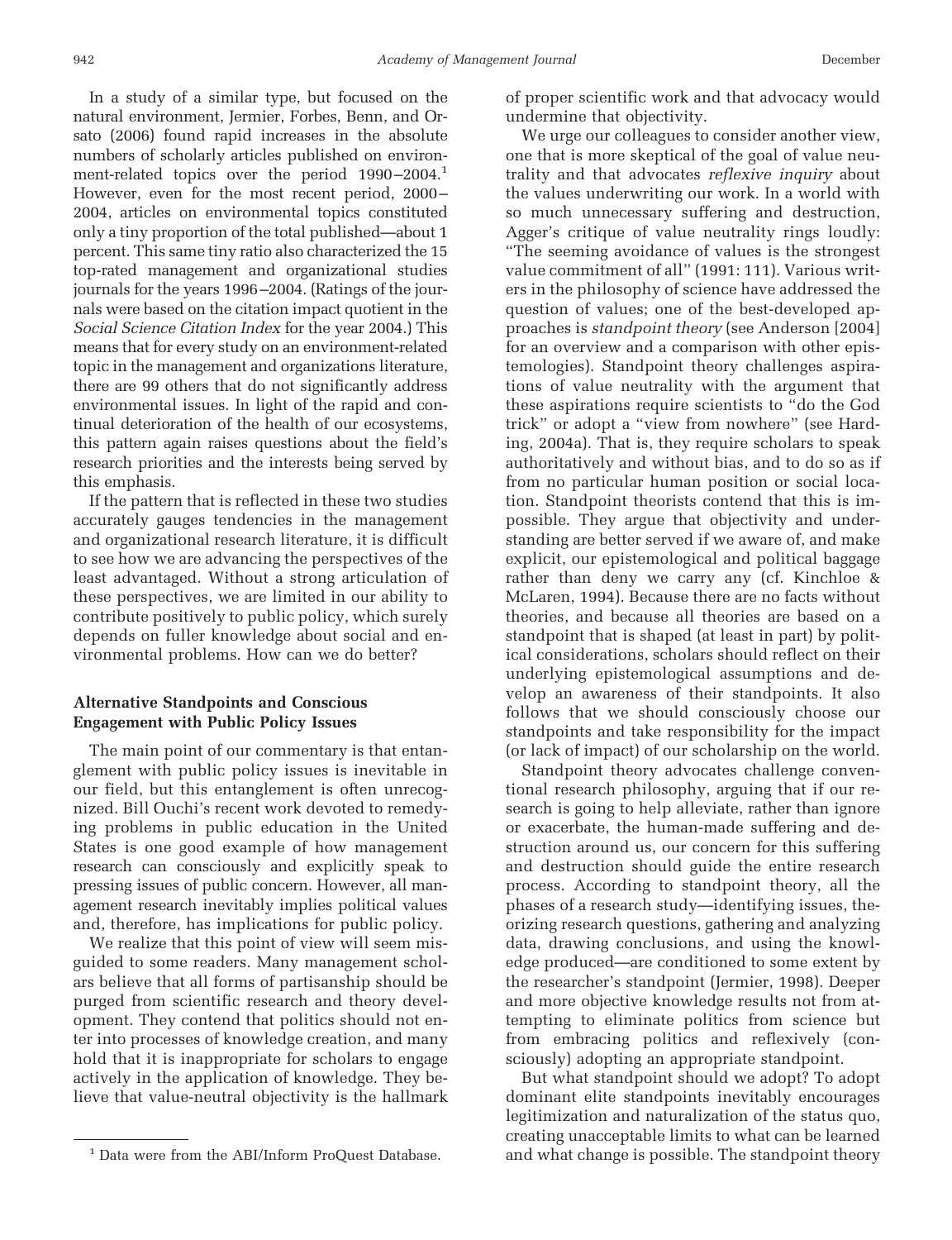argument is that although all standpoints are limiting and all knowledge is partial, the view "from below" has greater potential to generate more complete and more objective knowledge claims. As Harding put it, research should begin with the concrete circumstances and lived experiences of the "systematically oppressed, exploited and dominated, those who have fewer interests in ignorance about how the social order actually works" (1991: 150). That is, if our desire is to heal the world, we will learn more about how the root mechanisms of the world work and about how things can be changed by adopting the standpoints of those people and other parts of nature that most deeply suffer its wounds.<sup>2</sup>

Standpoint theory thus provides guidance for where to begin inquiry and what and how to study. Its primary recommendation is for researchers to "study up" (to begin with the exploited) with the intent of mapping the ways "dominant institutions and their conceptual frameworks create and maintain oppressive social relations" (Harding, 2004b: 31; also see Wedel, Shore, Feldman, & Lathrop, 2005). Our goal should be to create knowledge that raises consciousness about exploitation and helps movement toward emancipation.

Some readers might think our mandate as scholars of management requires us to choose the standpoint of managers. Some might argue that researchers who place such emphasis on social and environmental issues are simply in the wrong field. Some might assert that our primary audience (outside of academics) is managers themselves, and that managers are obligated by their fiduciary responsibilities to consider social and environmental issues if and only if they promote short-run profit maximization. We are all familiar with arguments that society is best served when firms maximize profits and leave welfare concerns to philanthropists, government, and civil society. This line of argument is neither theoretically nor practically defensible, especially in the face of evidence hat such an approach endangers the planet and that business performance itself is enhanced when managers are accountable to a broader range of stakeholders (e.g., Margolis & Walsh, 2003; Orlitzky, Schmidt, & Rynes, 2003). Managers' lives

may not be made easier by a greater awareness of issues as they are experienced and interpreted by the exploited; but as managers, as employees themselves (in most cases), and as human beings, they owe the exploited their solidarity—even if they are simultaneously tugged in other directions.

As management scholars, therefore, we see no reason why much more of our research might not take as its primary referent exploited groups and the broader abused natural environment. Clearly, fields that rely only or primarily on elite standpoints have blind spots that fields with a more pluralistic epistemology are able to avoid. There is, therefore, good reason to encourage more management scholarship that takes alternative standpoints, such as those of lower-level employees, women in poverty, racial, ethnic, and sexual minorities, disadvantaged communities, and the natural environment. We believe that there is much to be learned if we begin the research process by formulating questions from these alternative standpoints and then examine the reality of management and organizations from these perspectives. This seems entirely consistent with the letter and spirit of the "AOM Code of Ethical Conduct" referenced above.

If this epistemological pluralism were taken seriously,3 we could expect to witness the development of a field with more soul. We could expect to find more management research motivated by the desire to understand the challenges facing, for example, union organizers, or low-wage women workers, or undocumented immigrant laborers, or local community activists fighting a polluting factory—topics central to discussions of contemporary social and environmental policy. Thus, even if our specific expertise may not often equip us to work *directly* on public policy problems, our research always has public policy *implications*, and it can provide actionable knowledge for the exploited and their advocates. In this way, it can promote more just and more democratic public policy debate.

A more complicated issue is how private and public policy makers might use knowledge that is produced from alternative standpoints and that has an underlying emancipatory intent. Some advocates of the exploited might fear appropriation or cooptation; we see a greater probability that this type of knowledge would persuade some elites (even owners and corporate managers, who are far <sup>2</sup> We advocate standpoint epistemology because it pro-<br>
from monolithic in their values and interests) to

vokes thinking about the sometimes hidden and otherwise unexamined assumptions that can guide scholarly inquiry and because it makes a reasoned case for working with alternative assumptions and exploited referents. In the space available for this commentary we cannot do justice to the complex philosophical issues involved in affiliating with the exploited (see Harding, 2004a).

<sup>&</sup>lt;sup>3</sup> And here we want to be clear that by epistemology we refer to whole domain of research methodology, and not merely whether we choose quantitative or qualitative data analysis—see Harding (2004b)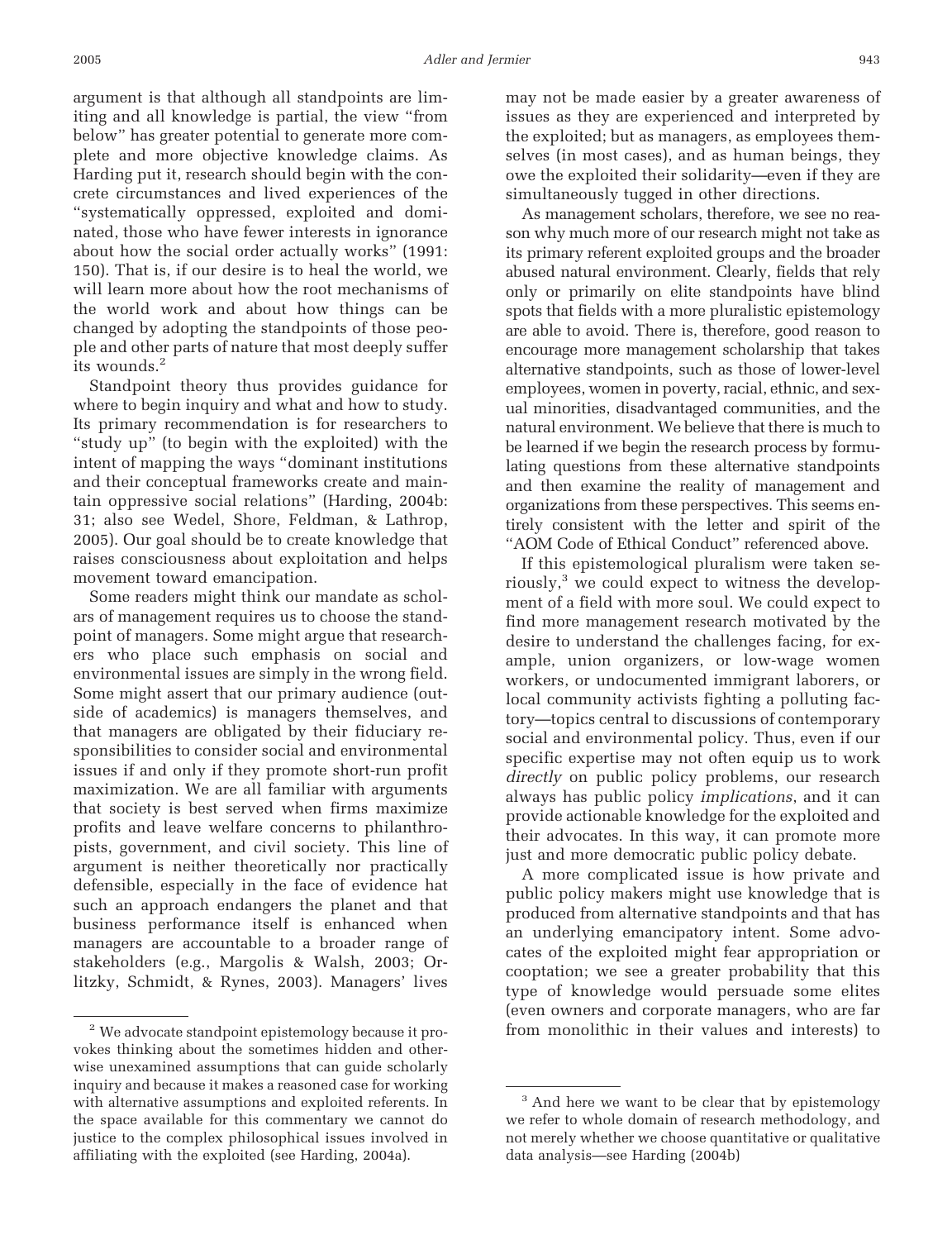take enlightened steps in the direction of humane and ecocentric policy making.

By way of illustration, consider a program of research by social scientist Al Gedicks. This research begins from an explicit standpoint, is driven by an emancipatory intent, and has both scientific and activist objectives. Gedicks (2004) described his involvement as a researcher, consultant, and advocate for the native Sakogon Ojibwe people of Wisconsin in their successful struggle against Exxon and BHP Billiton. This struggle involved an unusual alliance of Native American, environmental, and sportfishing interests. Gedicks's account highlights a different way in which scientists can contribute to public policy: not as servants of elite power, but as a resource helping to empower other actors by amplifying their voices in policy debates and building supportive action networks.

Our research community faces some challenges when it comes to steering the discipline in the direction of greater positive impact on a broader range of public policy issues. First, the prevailing philosophy of science tends to emphasize disengagement with the real world of politics in favor of attempts at value neutrality and nonpartisan objectivity. Although this philosophy of science still garners respect and seems attainable, it is inevitably misleading because all research has a political dimension. All research moves in the direction of either reinforcing or undermining existing relations of power, even if the researchers are not aware of these possible impacts. Second, where there is intentional engagement with the real world of politics, it appears more often to be on behalf of managers as agents of owners and other elites. The standpoints that are adopted (implicitly or explicitly) make it more likely that the knowledge produced will be useful to the relatively privileged rather than helpful in generating policy to protect the less privileged and the natural environment. The "AOM Code of Ethical Conduct," which encourages a multiplicity of perspectives, should serve as a basis for more reflexive inquiry and more progressive contributions to public policy.

#### **REFERENCES**

- Agger, B. 1991. Critical theory, poststructuralism, postmodernism: Their sociological relevance. In W. R. Scott & J. Blake (Eds.), *Annual review of sociology,* vol. 17: 105–131. Palo Alto, CA: Annual Reviews.
- Anderson, E. 2004. Feminist epistemology and philosophy of science. In E. N. Zalta (Ed.). *The Stanford encyclopedia of philosophy* (summer 2004 ed.). http://plato.stanford.edu/archives/sum2004/entries/ feminism-epistemology/ (accessed Sept. 6, 2005).
- Gedicks, A. 2004. Liberation sociology and advocacy for the Sokaogon Ojibwe. *Organization & Environment,* 17: 449 – 470.
- Harding, S. (Ed.). 2004a. *The feminist standpoint reader.* London: Routledge.
- Harding, S. 2004b. A socially relevant philosophy of science? Resources from standpoint theory's controversiality. **Hypatia**, 19(1): 25-47.
- Jermier, J. M., Forbes, L. C., Benn, S., & Orsato, R. 2006. The new corporate environmentalism and green politics. In S. Clegg, C. Hardy, T. Lawrence, & W. Nord (Eds.), *Handbook of organization studies* (2nd ed.): In press. London: Sage.
- Jermier, J. M. 1998. Critical perspectives on organizational control. *Administrative Science Quarterly*, 43: 235–256.
- Kinchloe, J. L., & McLaren, P. L. 1994. Rethinking critical theory and qualitative research. In N. K. Denzin & Y. S. Lincoln (Eds.), *Handbook of qualitative research:* 138 –157. Thousand Oaks, CA: Sage.
- Margolis, J. D., & Walsh, J. P. 2001. *People and profits? The search for a link between a company's social and financial performance.* Mahwah, NJ: Erlbaum.
- Orlitzky, M. O., Schmidt, F. L., & Rynes, S. L. 2003. Corporate social and financial performance: A metaanalysis. *Organization Studies,* 24: 403– 442.
- Walsh, J. P., Weber, K., & Margolis, J. D. 2003. Social issues and management: Our lost cause found. *Journal of Management,* 29: 859 – 881.
- Wedel, J. R., Shore, C., Feldman, G., and Lathrop, S. 2005. Toward an anthropology of public policy. *Annals of the American Academy of Political and* **Social Science**, 600: 30-51.